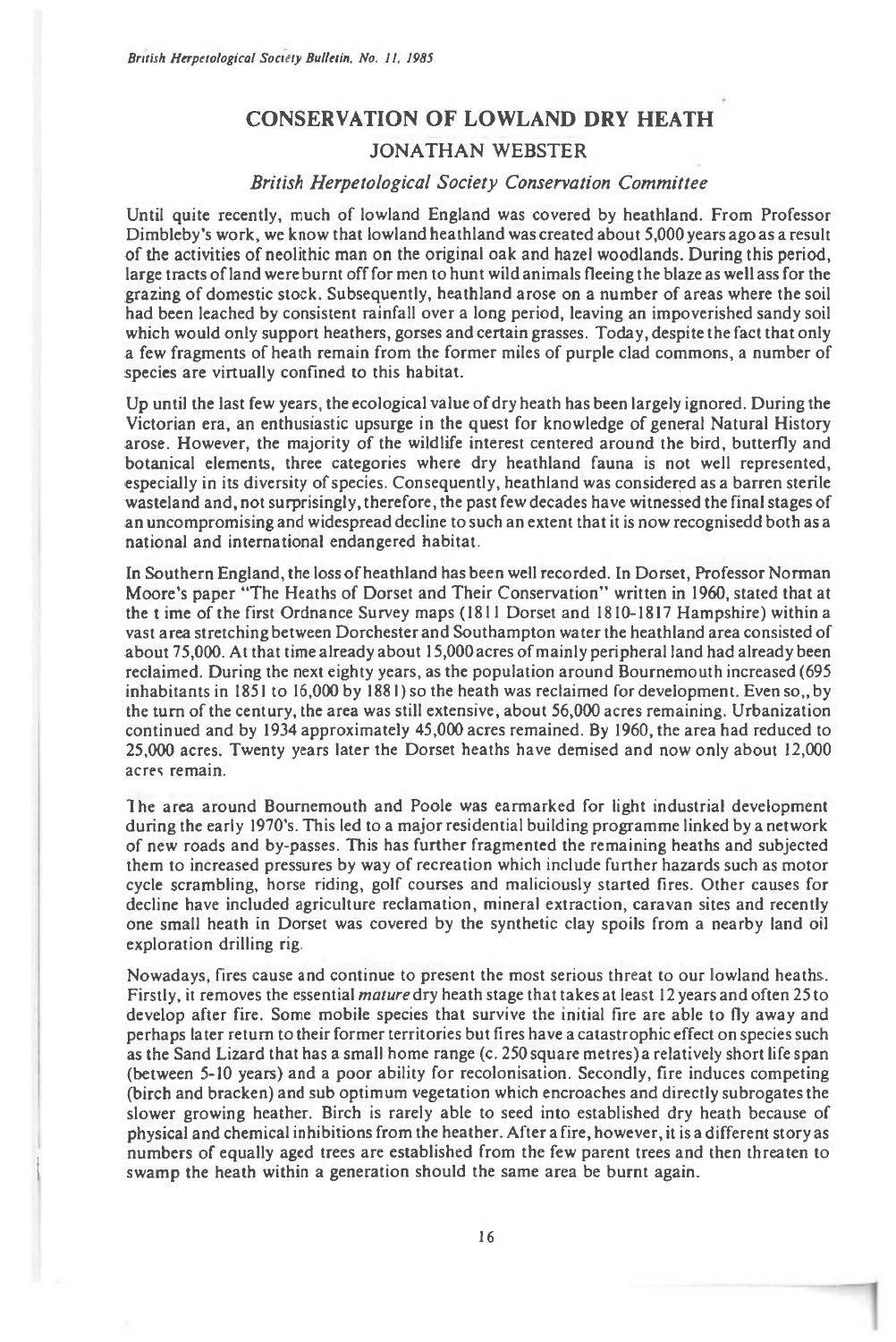Bracken is perhaps the most insiduous of all heathland problems in that it both shades out the heather and enriches the litter. It spreads mainly after fire via dormant and resistant rhizomes, and studies have proved that it has very little wildlife value in Southern England. Originally, the effects of local fires on large blocks of heath would have been less serious than on today's small fragmented areas. Certainly, the encroachment of alien vegetation was kept in abeyance by light grazing of both domestic and wild animals. The reduction in rabbit numbers on heathland in recent years is just one instance that has upset nature's equilibrium.

In consideration of the fauna found on lowland heathland three vertebrate species are totally confined to this habitat, namely the Dartford Warbler *(Sylvia-undata),* Smooth Snakes *(Coronella austriaca)* and the Sand Lizard *(Lacerta agilis).* In addition, dry heaths support significant numbers of Stonechats *(Saxicola torquata),* Nighjars *(Caprimulgus europaeus)* and rareties such as the Red Backed Shrike *(Lanius collurio)* and the magnificent Hobby *(Falco subbuteo).* It is not until one reviews the invertebrate species that the true complexity of the heathland ecosystems is recognised.

In the British Isles we have about three hundred native breeding vertebrates both in freshwater and terrestrial habitats. By comparison there are in excess of 22,450 insects and over 3,130 other invertebrates (excluding protozoa and rotifers) a total of over 25,000 recorded species, although the true figure is likely to be around 30,000. Some heathland sites in the south are known to represent between as many as one fifth and a third or more of many groups of the British Invertebrate fauna. In Surrey one site north of Guildford has 59% of the British Heteropteran bugs (288 species) another site 47% of spiders (300 species) and a total of 50% of the bee and wasp species (236 species). Another site holds  $32\%$  of the country's cranefly species (100 species). South of Guildford one common is known to have 66% of British dragonfly species (26 species).

The Surrey heaths were originally more extensive than those in Dorset, running 35 miles northsouth from Ascot to Petersfield and from 10-20 miles east-west with three narrower extensions eastwards towards Esher, Reigate and Petworth. These Lowland Heaths are based on the underlying Tertiary sands of the London basin (as in Dorset) and the Lower Greensand. At the time of the first edition Ordnance Survey maps (1822) it is likely that there had already been a contraction of 25% from reclamation inwards via the richer chalk, alluvial and clay surrounds — thus the eastern extensions were already fragmented within the natural geological boundaries. From these maps and consideration of Marshall's Ministry of Agriculture (1794- 1804) Survey and contemporary description, it can be shown that there was approximately 110,000 acres of heath. By 1977 this total had contracted to about 10,000 acres. Today, even this has reduced to an estimated 6,000 acres.

There have been several factors that have led to the fragmentation and ultimate destruction of the Southern heaths. It is known that the largest single loss is due to afforestation. Many people are surprised to learn that the present day Scots Pine *(Pinus sylvestris)* is not a native to Southern England. It has been generally accepted that the pine was introduced as a potential crop in the mid 1700's initially by Evelyn in Surrey. Scientifically, a series of paleobotanical researches have also proved that the pine died out in Southern England following the warm era since the last Ice Ages' ice sheets departed. The success on the otherwise unproductive heathland soils for forestry became widespread during the 1920-1930 and 1950-1960 period. Unfortunately, the Forestry Commission were very successful in selecting strains of the original Scots Pine that grew straight and fast and were also able to regenerate prolifically away from the original plantations.

The Sand Lizard is one of only six reptile species native to Britain. It is restricted to sandy areas on the north west coastal dune system as well as the southern heaths. It has suffered a serious decline in recent years which is linked to habitat loss and degradation. It is a most handsome species attaining a length of nine inches when including a complete tail. The basic pattern consists of blended rows of ocellate spots of greys, browns and white, whilst the males adopt a striking livery of vivid greens during spring and early summer. It was first recorded in Britain in 1802 and in 1839 Bell noted that its main habitat was sandy heaths. Thirty years ago Smith observed that it was still quite common in Surrey and Dorset. During the early 1970's Corbett, working on the species, noted that in the Frensham area of Surrey over a twenty year period the